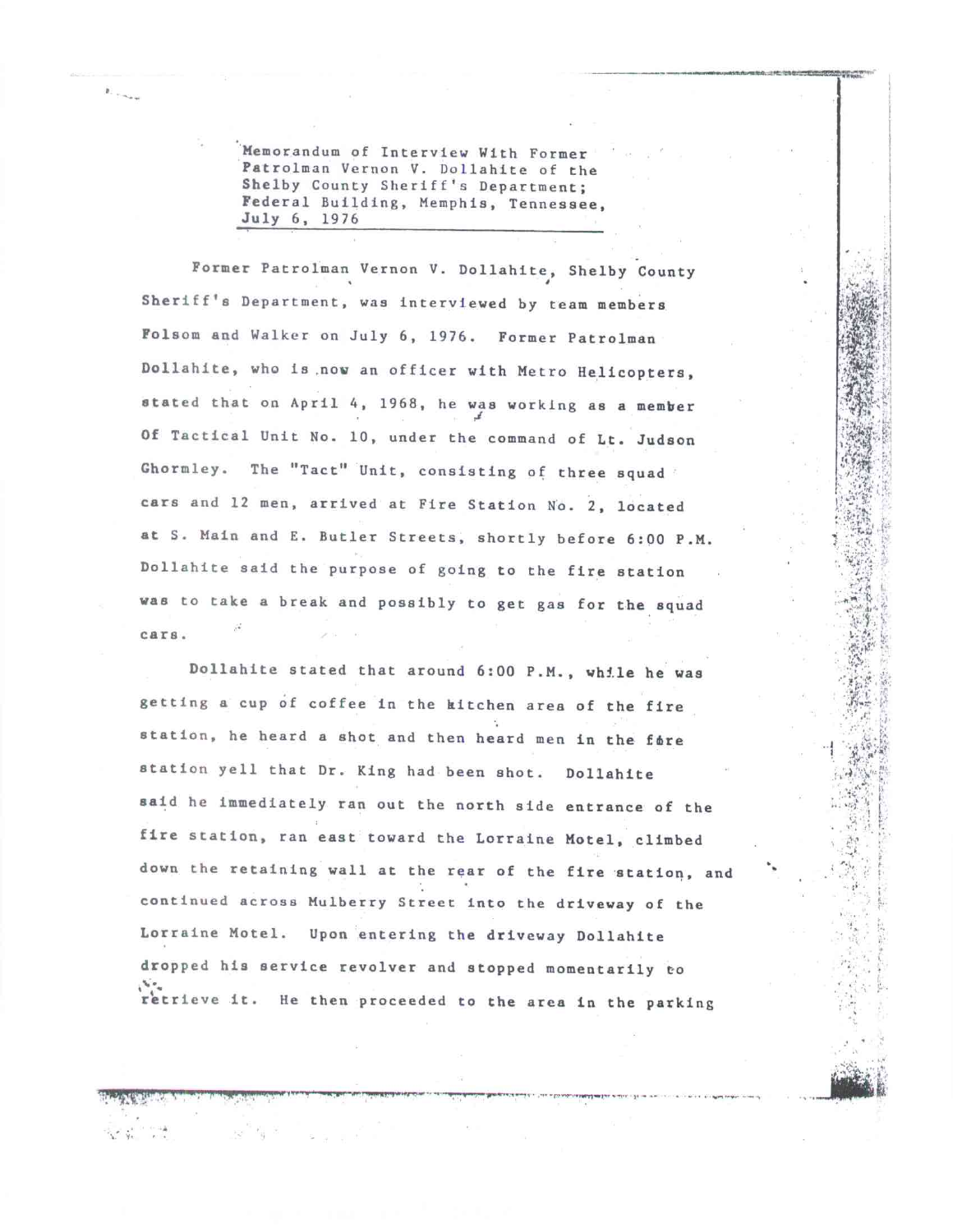lot beneath the balcony where Dr. King's body lay and saw. the people gathered there pointing to the rear of a group **of** buildings on the west side of Mulberry Street.

Dollahite stated that he then ran out.of the Lorraine Motel parking lot and turned north on Mulberry Street. He observed the roof tops in back of buildings on Mulberry Street as best he **could, but** did not see anyone. Dollahite was joined on Mulberry Street by an officer named Maley and **they** continued running north to Huling and west on Huling **toward** South Main Street. Officer Maley stopped to check out a driveway on Huling, but Dollahite continued running to South Main and turned south. Dollahite said he got a glimpse of an individual (later identified as Guy **W.**  Canipe) who stepped **out** of a doorway on Main Street and **quickly went back inside the building.** Dollahite continued running until he came to Jim's Grill where he stepped inside briefly and told the customers to remain in the **restaurant until the police had arrived. Dollahite then continued**  running south on Main Street with his service revolver **drawn. As he passed** Canipe's Amusement Co. **he saw a suit case and rifle wrapped in a blanket lying in the doorway and saw Guy W. Canipe and** two black men inside the store, **but he continued running to the corner of the building (about 30 feet) to see if he could observe** anyone. After seeing **<sup>a</sup>group of officers running** north on Main, Dollahite said **he told** a black officer to stand guard over the articles wrapped in the blanket.

•